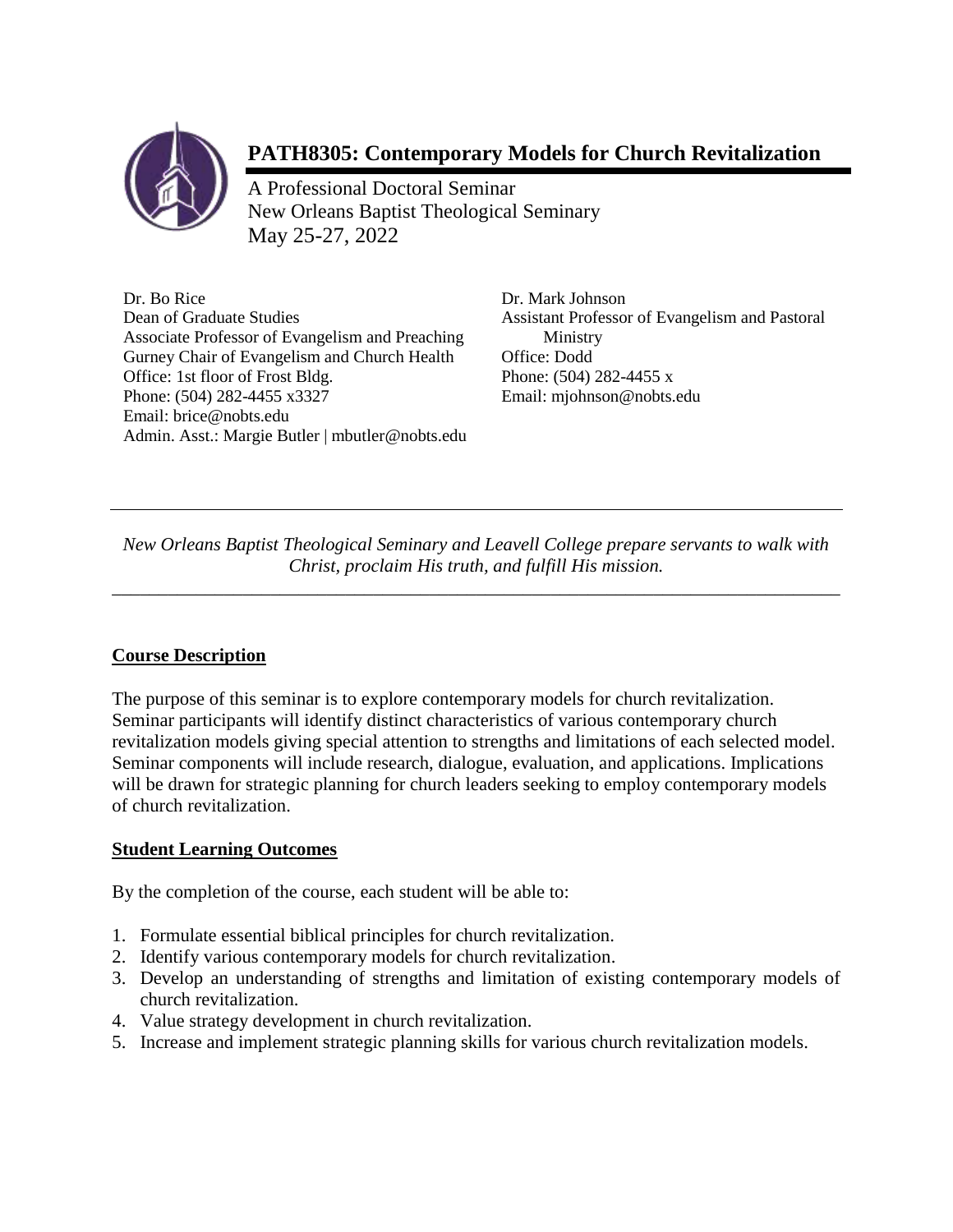## **Required Textbook**

Cheyney, Tom. *Thirty-Eight Church Revitalization Models for the Twenty-First Century*. Orlando: Renovate Publishing Group, 2014.

#### **Seminar Requirements and Assignments**

#### *Before the Seminar***:**

- **1.** Each student will read *Thirty-Eight Church Revitalization Models for the Twenty-First Century* by Tom Cheyney and prepare an **Executive Summary** of the book. The Executive Summary should be comprised of a concise description of each revitalization model and a brief discussion of strengths and limitations for each model. The Executive Summary is to be 8-10 pages, single-spaced, a space between each single-spaced paragraph, and paragraph indentions. No first person allowed. Each student will employ formal style according to Turabian regarding cover page, margins etc. Instead of footnotes, quotations may be referenced with parenthetical notes (ex. Cheney 2014, 8). The assignment will be due on May 24, 2022, and is to be posted on Blackboard.
- **2.** The professors identified the following eight major church revitalization models: internal revitalization, church mergers, restart, multi-site, incubator, mentoring networks, relocation, and multi-model. A brief description of each model will be provided to the students on Blackboard. Each student will read one of the textbooks listed below that addresses one of the aforementioned church revitalization models and compose an **Annotated Analysis**. The students should include the following components in the Annotated Analysis: (1) a three-page summary of the contents of the book, (2) a twopage assessment of strengths and limitations of the provided church revitalization model, (3) a two-page discussion of key insights and issues as they relate to the given church revitalization model.

The Annotated Analysis is to employ formal style according to Turabian regarding cover page, margins etc. Instead of footnotes, quotations may be referenced with parenthetical notes. The assignment is to be single-spaced, a space between each single-spaced paragraphs (page number only for the book being analyzed), and paragraph indentions. No first person allowed. The Annotated Analysis will be due on May 24, 2022, and is to be posted on Blackboard. Students are to email both professors their first choice, second choice, and third choice. The professors will make the assignments in the order of emails received. See the bibliography for choices.

**3.** The students will complete a **Research Project** involving a state convention's strategy for church revitalization. Each student will select a state convention to research from the following list: the Louisiana Baptist Convention, the Mississippi Baptist Convention, the Alabama Baptist Convention, the Tennessee Baptist Convention, the Arkansas Baptist State Convention, the Baptist General Convention of Oklahoma, the Florida Baptist Convention, the Baptist General Convention of Texas, the Southern Baptists of Texas Convention, the Baptist State Convention of North Carolina, and the Georgia Baptist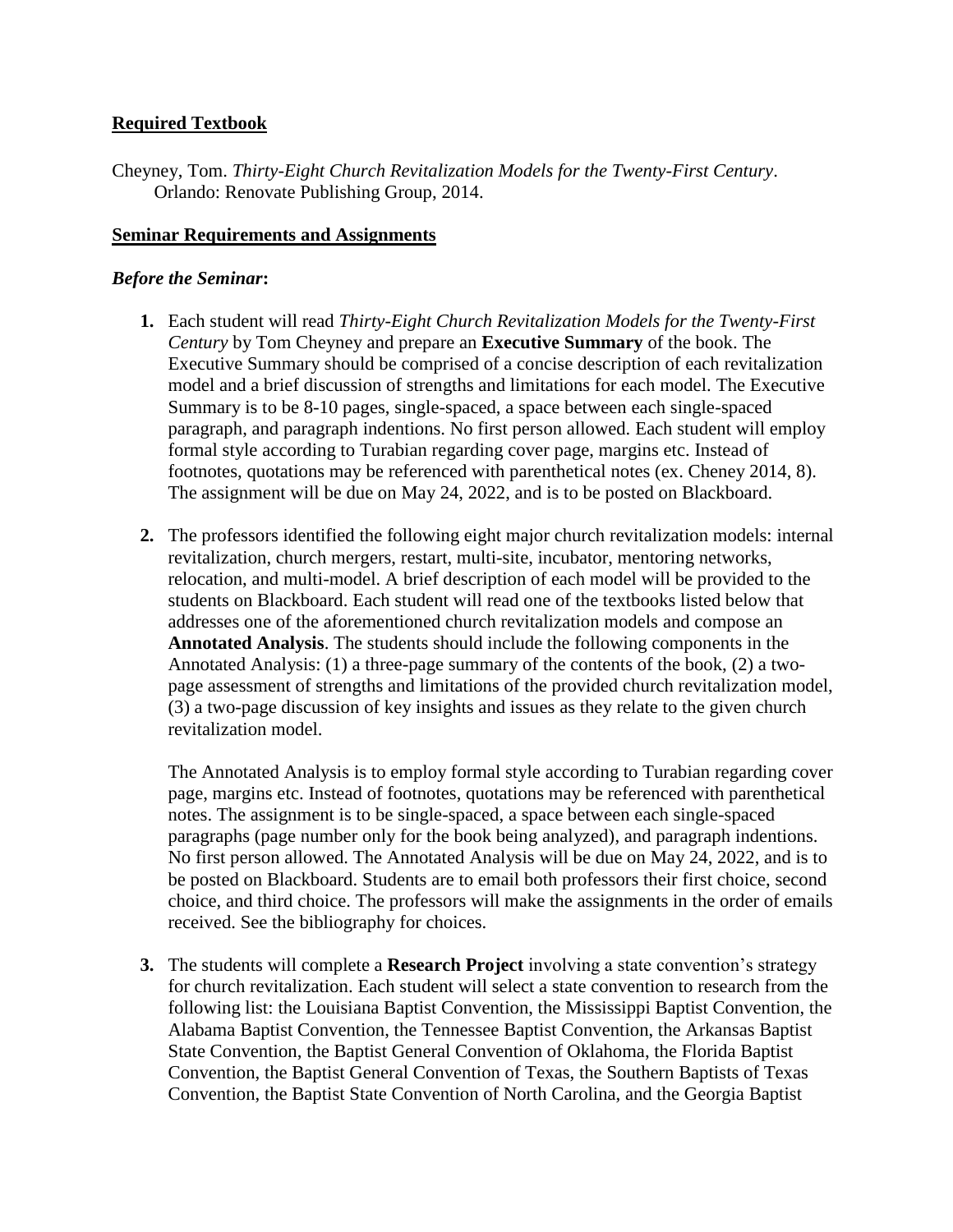Convention. Each student will email the professors with their first and second choice. The professors will make assignments based in the order of emails received. If a student desires to research a state convention that is not on the approved list, the student is to email the professors with a request to approve his or her choice.

Each student will include the following components in his or her Research Project for the selected state convention: a detailed description of church revitalization strategy/strategies, an explanation of church revitalization models advocated by the state convention, and an evaluation of church revitalization strategy/strategies by highlighting strengths and limitations of church revitalization strategy/strategies. The Research Project is to employ formal style according to Turabian regarding cover page, margins etc. Instead of footnotes, quotations may be referenced with parenthetical notes. The assignment is to be single-spaced (at least three pages), a space between each singlespaced paragraphs, and paragraph indentions. No first person allowed. The assignment is due on May 24, 2022, and is to be posted on Blackboard.

## *During the Seminar*

**Seminar Presentations:** Each seminar participant will be involved in seminar presentations and discussions involving all three Pre-seminar assignments.

**Seminar Participation:** Seminar participants are expected to be active participants in all sessions of the seminar.

#### *After the Seminar:*

Each student will prepare a **Church Revitalization Proposal** for his or her ministry context. The Church Revitalization Proposal must draw upon seminar textbooks, class discussions, and research. Specific instructions regarding the format, structure, and components of the Church Revitalization Proposal will be given by the professors prior to the end of the seminar. The assignment will be due June 24, 2022, and is to be posted on Blackboard.

#### **Course Evaluation:**

| <b>Executive Summary</b>                                                               | 25%        |
|----------------------------------------------------------------------------------------|------------|
| <b>Annotated Analysis</b><br>Research Project<br><b>Church Revitalization Proposal</b> | 25%<br>25% |
|                                                                                        |            |

#### **Technical Assistance**

For assistance regarding technology, consult ITC (504-816-8180) or the following websites: 1. Selfserve@nobts.edu-Email for technical questions/support requests with the Selfserve.nobts.edu site (Access to online registration, financial account, online transcript, etc.) 2. BlackboardHelpDesk@nobts.edu - Email for technical questions/support requests with the NOBTS Blackboard Learning Management System NOBTS.Blackboard.com.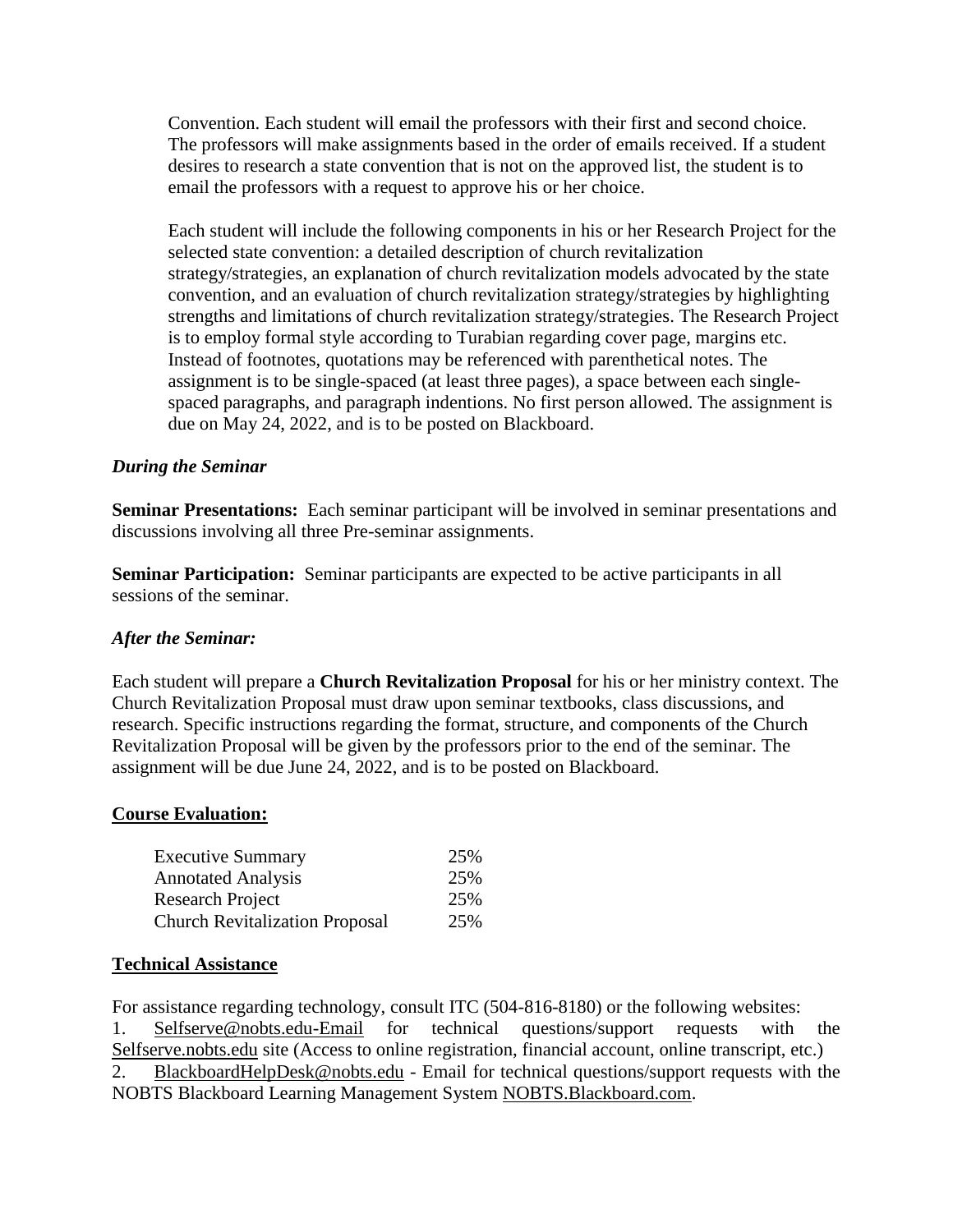3. ITCSupport@nobts.edu - Email for general technical questions/support requests.

4. www.NOBTS.edu/itc/ - General NOBTS technical help information is provided on this website.

## **Help for Writing Papers at "The Write Stuff"**

NOBTS maintains a Writing Center designed to improve English writing at the graduate level. Students can receive writing guides, tips, and valuable information to help in becoming a better writer.

## **Plagiarism on Written Assignments**

NOBTS has a no tolerance policy for plagiarism. Plagiarism in certain cases may result in expulsion from the seminary. See the NOBTS Student Handbook for definition, penalties, and policies associated with plagiarism.

#### **Seminar Bibliography**

- Cheyney, Tom. *Church Revitalization in Rural America: Restoring Churches in America's Heartland.* Orlando: Renovate Publishing Group, 2018.
- Clifton, Mark. *Reclaiming Glory: Revitalizing Dying Churches*. Nashville: B&H Publishing, 2016.
- Croft, Brian. *Biblical Church Revitalization: Solutions for Dying & Divided Churches.* Scotland: Christian Focus Publications, 2016.
- Davis, Andrew. *Revitalize: Biblical Keys to Helping Your Church Come Alive Again.* Grand Rapids: Baker Books,
- Henard, William. *Can These Bones Live?: A Practical Guide to Church Revitalization*. Nashville: B&H Books, 2015.
	- \_\_\_\_\_\_. Reclaimed Church: How Churches Grow, Decline, and Experience Revitalization. Nashville: B&H Books, 2018.
- House, Brad, and Gregg Allison. *MultiChurch: Exploring the Future of Multisite*. Grand Rapids: Zondervan, 2017.
- McIntosh, Gary, and Alan McMahan. *Being the Church in a Multi-Ethnic Community: Why it Matters and How it Works*. Indianapolis: Wesleyan Publishing House, 2012.
- McIntosh, Gary. *There's Hope for Your Church: First Steps to Restoring Health and Growth.* Grand Rapids: Baker Books, 2012.
- Rainer, Sam. *The Church Revitalization Checklist: A Hopeful and Practical Guide for Leading Your Congregation to a Brighter Tomorrow.* Carol Stream, IL: Tyndale Momentum, 2021.